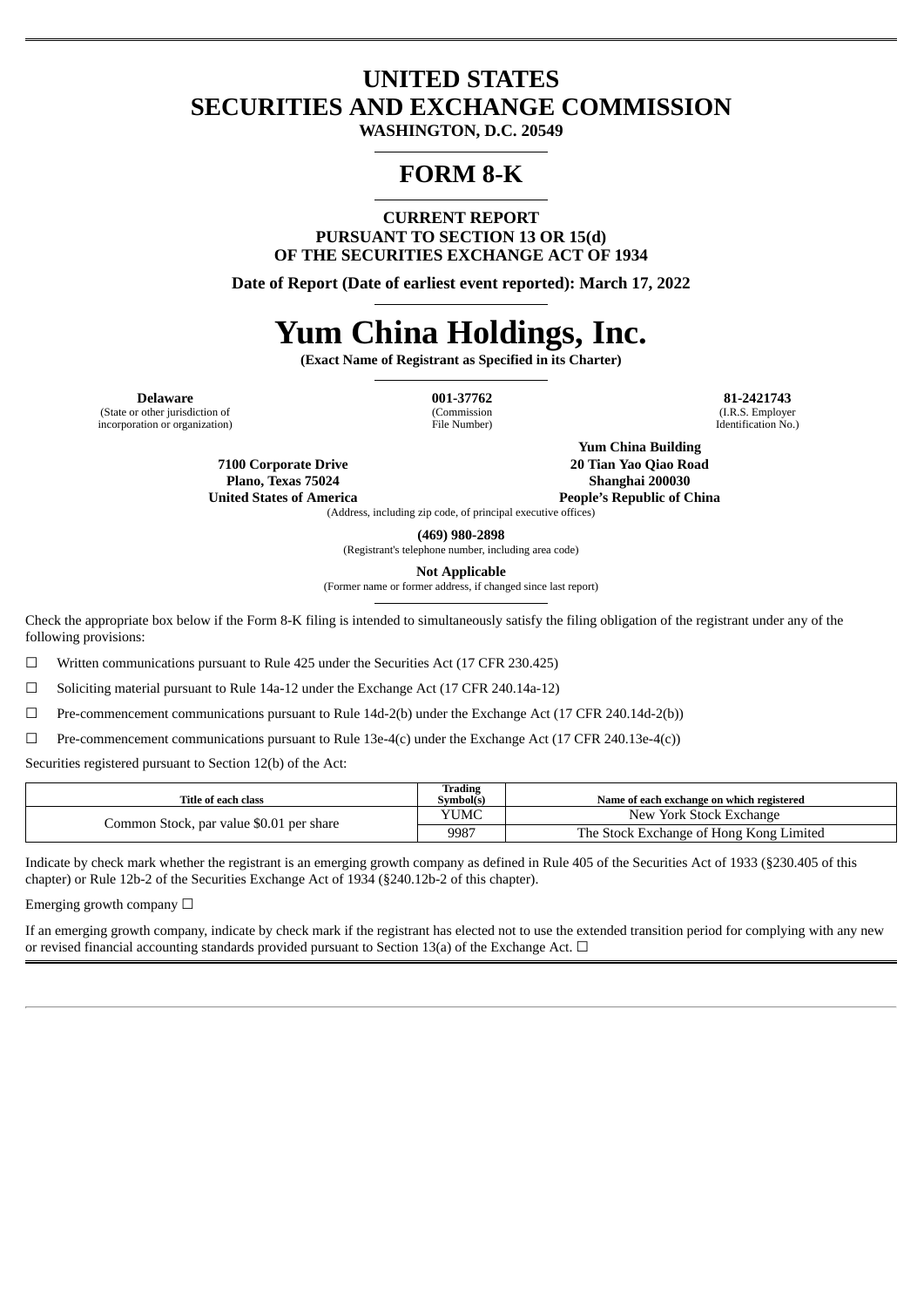# **Item 7.01. Regulation FD Disclosure.**

On March 17, 2022, Yum China Holdings, Inc. issued a press release announcing the expansion of its share repurchase authorization by \$1 billion. A copy of the press release is being furnished as Exhibit 99.1 to this Current Report on Form 8-K.

# **Item 9.01. Financial Statements and Exhibits.**

(d) Exhibits.

The following exhibits are furnished with this report:

| Exhibit No. | <b>Exhibit Description</b>                                                  |
|-------------|-----------------------------------------------------------------------------|
| 99.1        | Press Release of Yum China Holdings, Inc. issued March 17, 2022.            |
| 104         | Cover Page Interactive Data File (embedded within the Inline XBRL document) |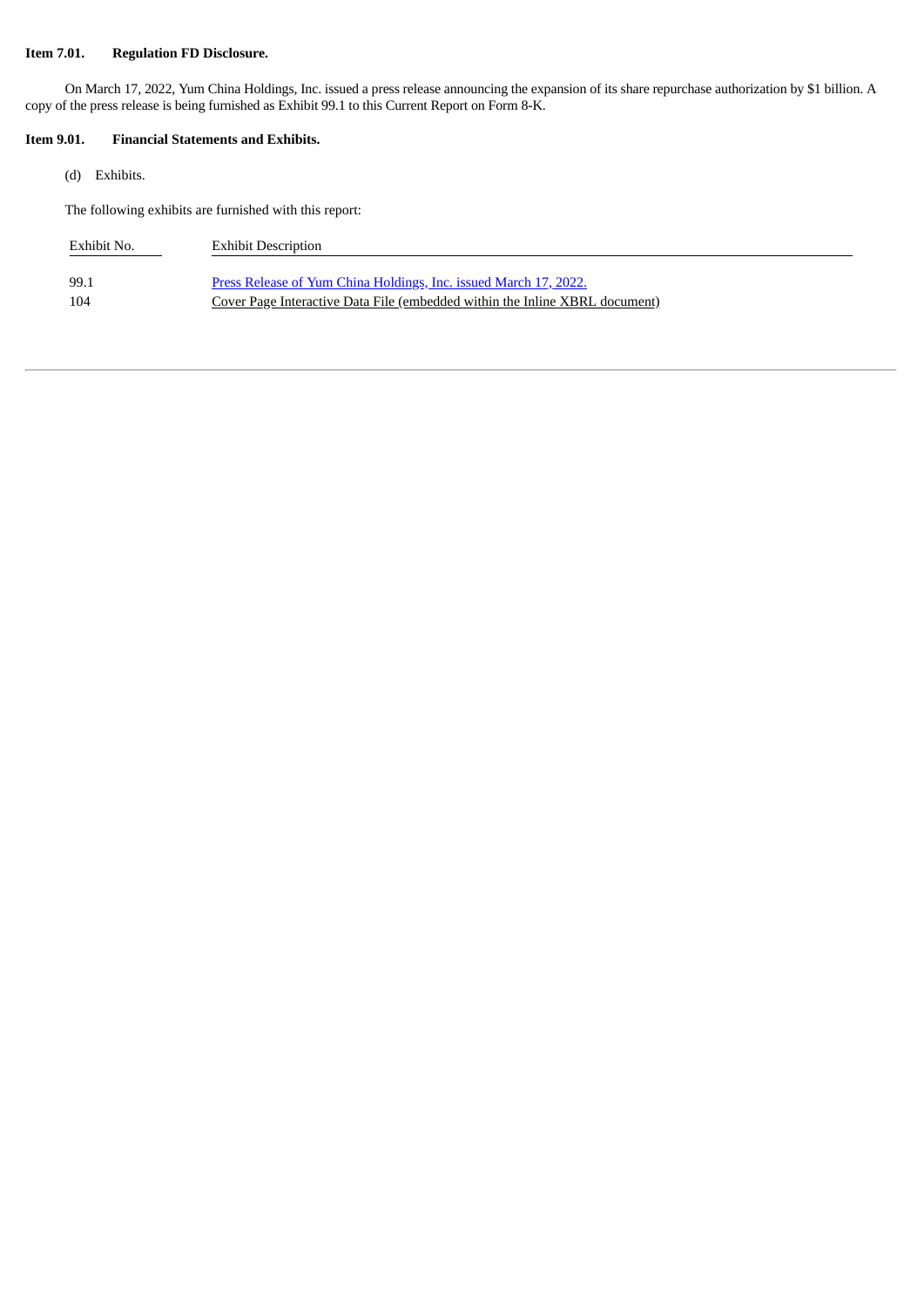## **SIGNATURES**

Pursuant to the requirements of the Securities Exchange Act of 1934, the registrant has duly caused this report to be signed on its behalf by the undersigned hereunto duly authorized.

# YUM CHINA HOLDINGS, INC.

By: /s/ Andy Yeung

Name: Andy Yeung<br>Title: Chief Financ Chief Financial Officer

Date: March 17, 2022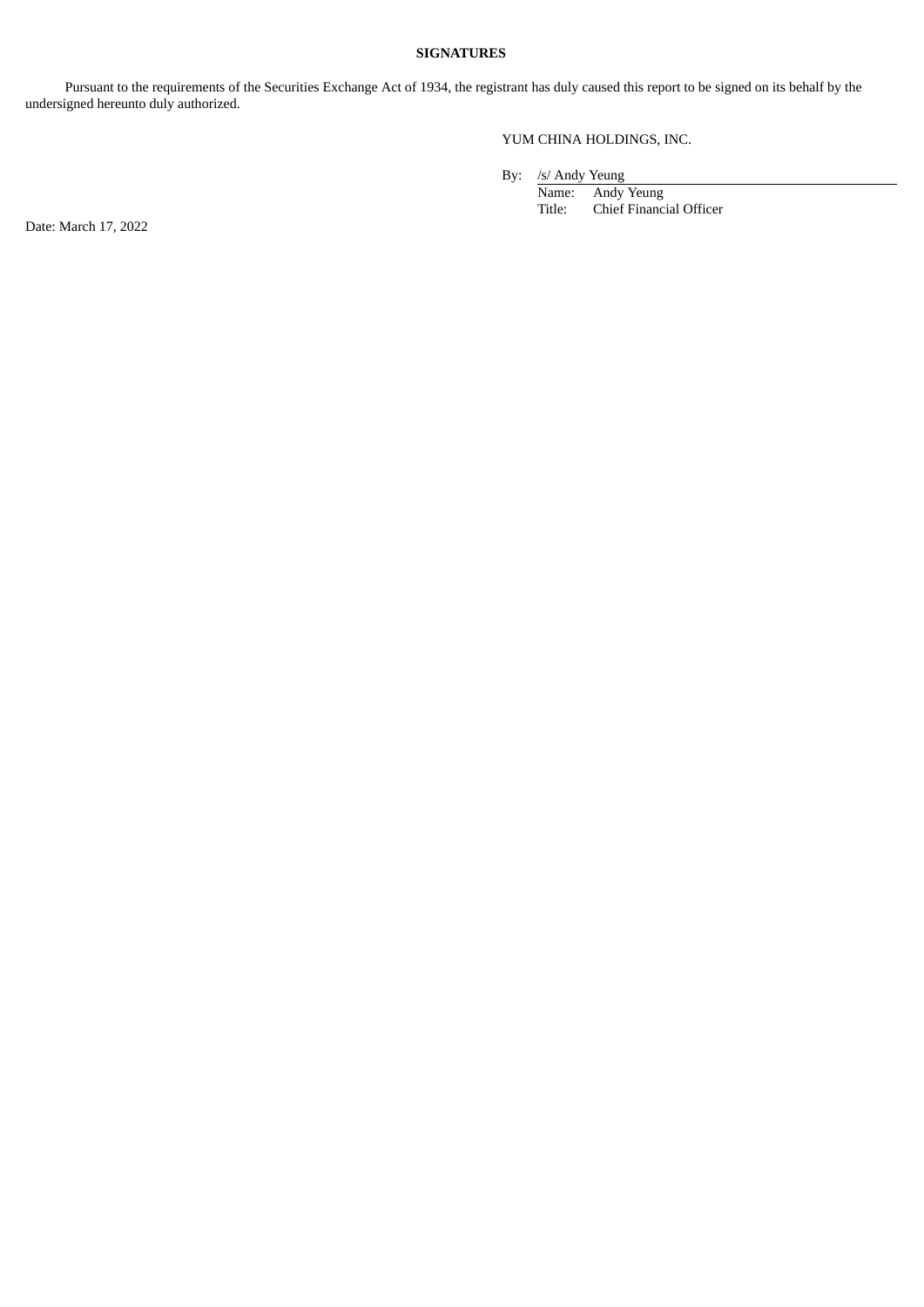<span id="page-3-0"></span>

## **Yum China Expands Share Repurchase Authorization by \$1 Billion**

Shanghai, China (March 17, 2022) – Yum China Holdings, Inc. (the "Company" or "Yum China") (NYSE: YUMC and HKEX: 9987) today reported that its Board of Directors (the "Board") has increased the Company's share repurchase authorization by \$1 billion to an aggregate of \$2.4 billion.

From 2017 to March 16, 2022, the Company repurchased approximately 24 million shares of common stock for \$971 million, including approximately 4 million shares repurchased for \$188 million quarter-to-date 2022. This increase brings the total remaining authorization to approximately \$1.4 billion.

"The Board's approval to expand our share repurchase program reflects the strength of our balance sheet and our ability to generate strong cash flow. From 2017 to 2021, we generated operating cash flow of \$5.6 billion and free cash flow of \$3.2 billion<sup>[1]</sup>. To date, we have returned approximately \$1.7 billion of capital to shareholders in the form of cash dividends and share repurchases. Despite the significant impact from COVID-19 in 2021 and stepped-up capital investments to drive organic growth, we generated operating cash flow of \$1.1 billion and free cash flow of \$442 million<sup>[2]</sup>," said Joey Wat, CEO of Yum China. "We are confident that our resilient business model and RGM strategic framework -- fortifying resiliency, accelerating growth and widening strategic moat -- will help us to capture the amazing growth opportunities in China over the long term. We remain committed to a disciplined capital allocation strategy that balances returning capital to our shareholders and investing in our business for greater growth."

The Board's authorization permits the Company to make repurchases of its shares of common stock from time to time in open market or privately negotiated transactions, including block trades, accelerated share repurchase transactions and the use of Rule 10b5-1 trading plans. The authorization has no expiration date.

[1] 2017 to 2021 free cash flow is calculated using operating cash flow of \$5.6 billion less capital spending of \$2.4 billion. [2] 2021 free cash flow is calculated using operating cash flow of \$1,131 million less capital spending of \$689 million.

#### **Forward-Looking Statements**

This press release contains "forward-looking statements" within the meaning of Section 27A of the Securities Act of 1933 and Section 21E of the Securities Exchange Act of 1934, including statements regarding the Company's business strategy and capital allocation strategy. We intend all forwardlooking statements to be covered by the safe harbor provisions of the Private Securities Litigation Reform Act of 1995. Forward-looking statements generally can be identified by the fact that they do not relate strictly to historical or current facts and by the use of forward-looking words such as "expect," "expectation," "believe," "anticipate," "may," "could," "intend," "belief," "plan," "estimate," "target," "predict," "project," "likely," "will," "continue," "should" or similar terminology. These statements are based on current estimates and assumptions made by us in light of our experience and perception of historical trends, current conditions and expected future developments, as well as other factors that we believe are appropriate and reasonable under the circumstances, but there can be no assurance that such estimates and assumptions will prove to be correct. Forward-looking statements are not guarantees of performance and are inherently subject to known and unknown risks and uncertainties that are difficult to predict and could cause our actual results or events to differ materially from those indicated by those statements. We cannot assure you that any of our expectations, estimates or assumptions will be achieved. The forward-looking statements included in this press release are only made as of the date of this press release, and we disclaim any obligation to publicly update any forward-looking statement to reflect subsequent events or circumstances, except as required by law. Numerous factors could cause our actual results or events to differ materially from those expressed or implied by forward-looking statements. In addition, other risks and uncertainties not presently known to us or that we currently believe to be immaterial could affect the accuracy of any such forward-looking statements. All forward-looking statements should be evaluated with the understanding of their inherent uncertainty. You should consult our filings with the SEC (including the information set forth under the captions "Risk Factors" and "Management's Discussion and Analysis of Financial Condition and Results of Operations" in our Annual Report on Form 10-K) for additional detail about factors that could affect our financial and other results.

**About Yum China Holdings, Inc.**